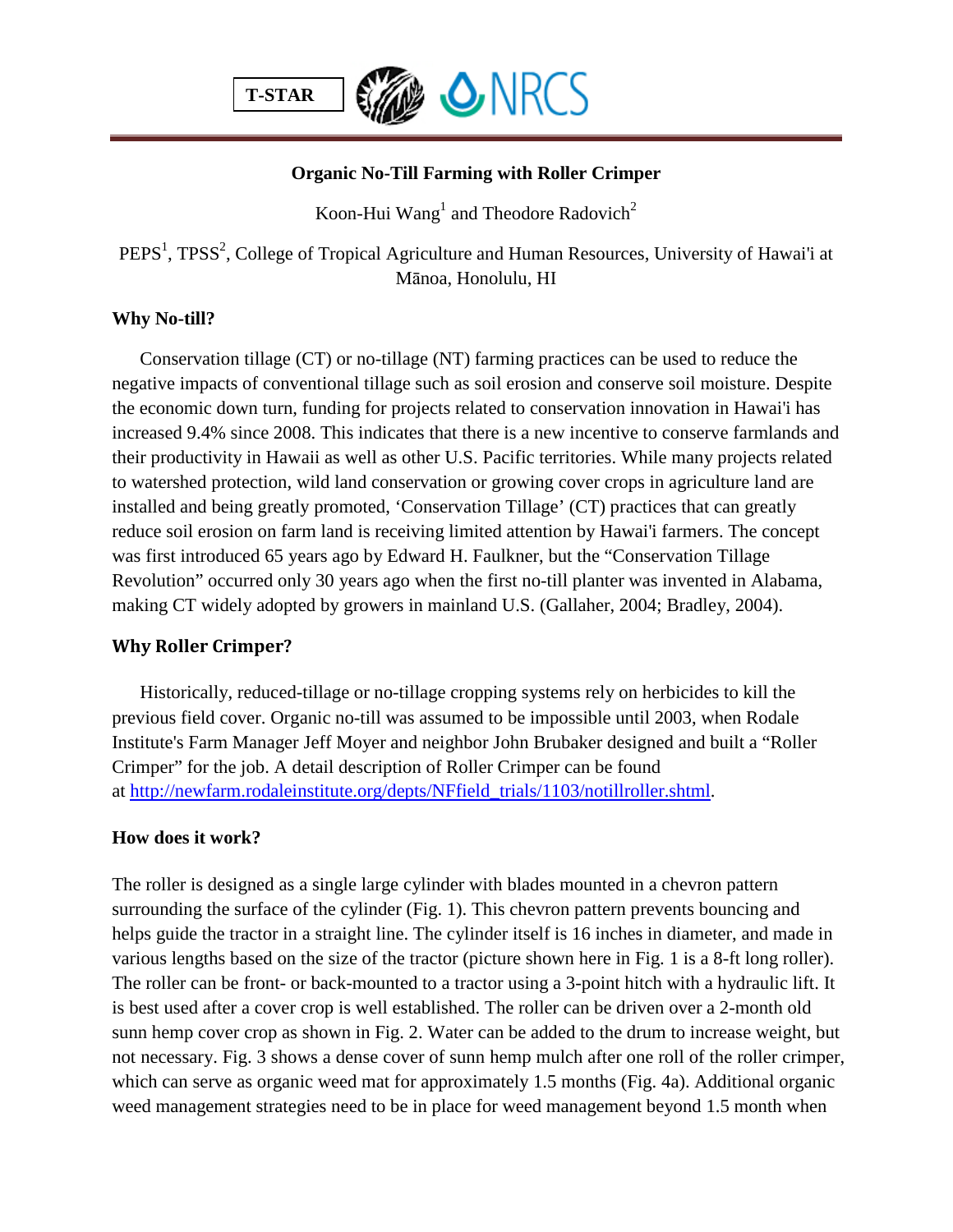

sunn hemp is the organic mulch. Fig. 4 b shows that banana leaves are added to the plots for further weed management in these organically managed tomato field plots. Some organic farmers use vinegar-based herbicide for additional weed control along with roll-down cover crop. Choices of cover crop with higher C: N ratio (Sudan grass, oat, millet etc.) might be another way to extend the effectiveness of this no-till farming practice.



Fig. 1. A 8-feet long roller crimper (I & J Manufacturing, LLC., GAP, PA) hooked up to the back of a 60 horse power John Deer tractor.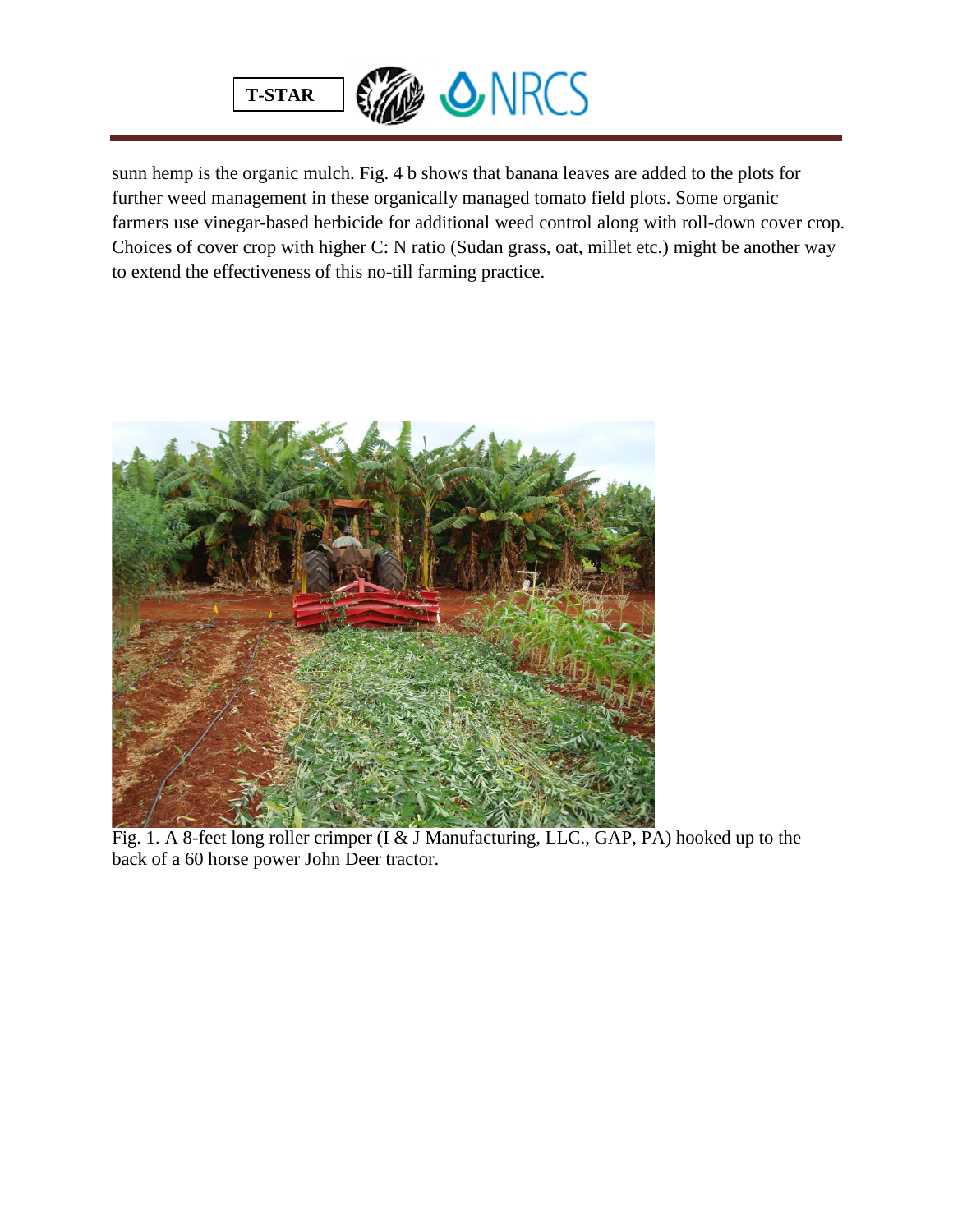





Fig. 2. Two-month old sunn hemp cover crop grown from May to July at Poamoho Experiment Station is ready for no-till rolling with the roller crimper.



Fig. 3. Dense and compact sunn hemp mulch after one passing of roller crimper.